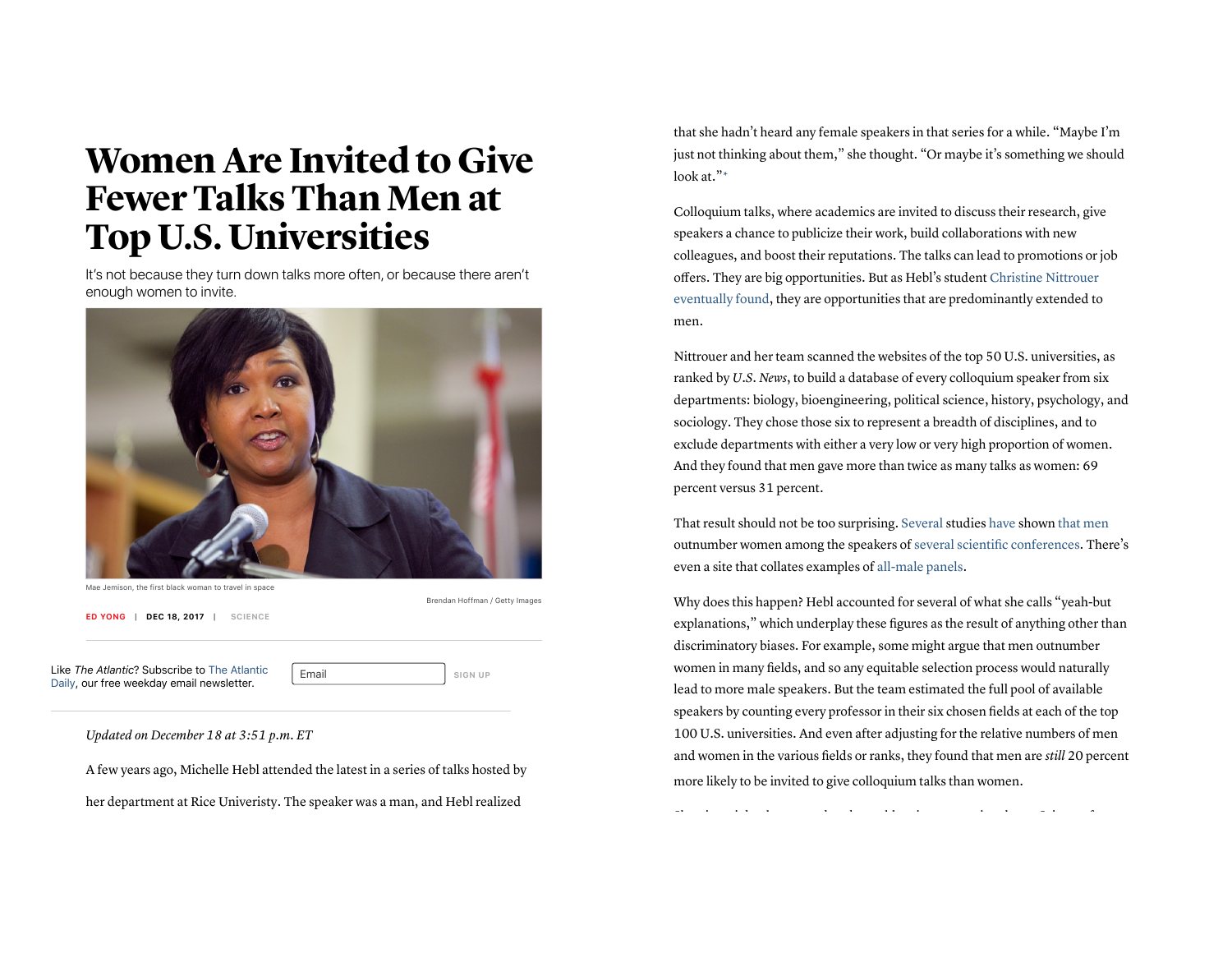Skeptics might also argue that the problem is a generational one: Science, for instance, has historically been skewed toward men, and when colloquia committees decide whom to invite, they're prisoners of that history. But if that were true, and the arc of academia was slowly bending toward equality, then when assistant and associate professors—who are younger and more junior than full professors—are selected to give talks, the gender difference should be narrower. Hebl's team found no such trend. "The people in whom we should see more parity aren't showing us more parity," she says.

"People sometime say: You know what? Maybe it's the women," says Hebl. "Maybe they don't *want* to give talks, or they're declining because they're staying home with their kids." That's not what she found when she surveyed 186 professors who didn't give colloquium talk at prestigious universities, but were in the same departments as those who did. Their answers clearly showed that women don't decline colloquium invitations more than men, that they feel just as strongly that these talks are important for their careers, and that they're no more likely to decline such talks because of family obligations.

"This dispels the widely held myth that women are less frequent speakers because they travel less," says Jo Handelsman, from the University of Wisconsin at Madison. "Clearly, we need to test such assumptions before we absolve ourselves of culpability in creating biased slates."

"Despite their presence in departments, women are not being asked to contribute to the intellectual development of their fields in the most coveted ways," says Robin Nelson, from Santa Clara University, who has studied the prevalence of harassment in science. "This gendered discrimination minimizes women's visible contributions to their fields, validating the idea that the greatest intellectual contributions are made by a few brilliant men."

"We can account for all the yeah-buts," Hebl says, "but we still have this bias, and we need to do something about it."

One solution is to give women more power over inviting colloquium speakers. The team found that when those committees are chaired by women, half of the invited speakers are women; that's compared to just 30 percent when the committees are chaired by men. "I'm not sure if these are explicit bias, where male chairs are saying we don't want women," Hebl says. "It's more about the people who they think about, who are in their networks. And maybe women just know other women in the field."

But in male-dominated fields, "if we take the few women we have and we put them on all the committees, we're overwhelming them with experiences that aren't necessarily helpful to their *own* progress," Hebl says. Ultimately, "the burden falls on male allies. We need to train men to be aware of these biases. And we should put women on the *important* committees—the ones that decides who's going to be our new board member, not the one that decides where we have our holiday party."

Yael Niv, from Princeton, who created a site to monitor gender biases at neuroscience conferences, says that her department solved the problem of allmale colloquia by requiring faculty to nominate a certain base rate of women as possible speakers. "In this way, we encourage everyone to think a bit deeper about their nominations, and cast a slightly wider net," she says. "The results have been colloquia with equal numbers of men and women in recent years, and a wider, more interesting array of scientific ideas that we're exposed to." And even if committee members struggle to think of female speakers, several scientists have now compiled lists of possible names in microbiology, astronomy, physics, evolution, political science, neuroscience, and more.

"While finding more women gatekeepers may help get more women colloquium speakers, will it actually solve the whole problem?" asks Kelly Ramirez from Colorado State University, cofounder of 500 Women Scientists. "Probably not. There are so many things that can make science a toxic or difficult environment for women." When seeking jobs, women are viewed as being less competent than identical male applicants. They're offered lower salaries and fewer